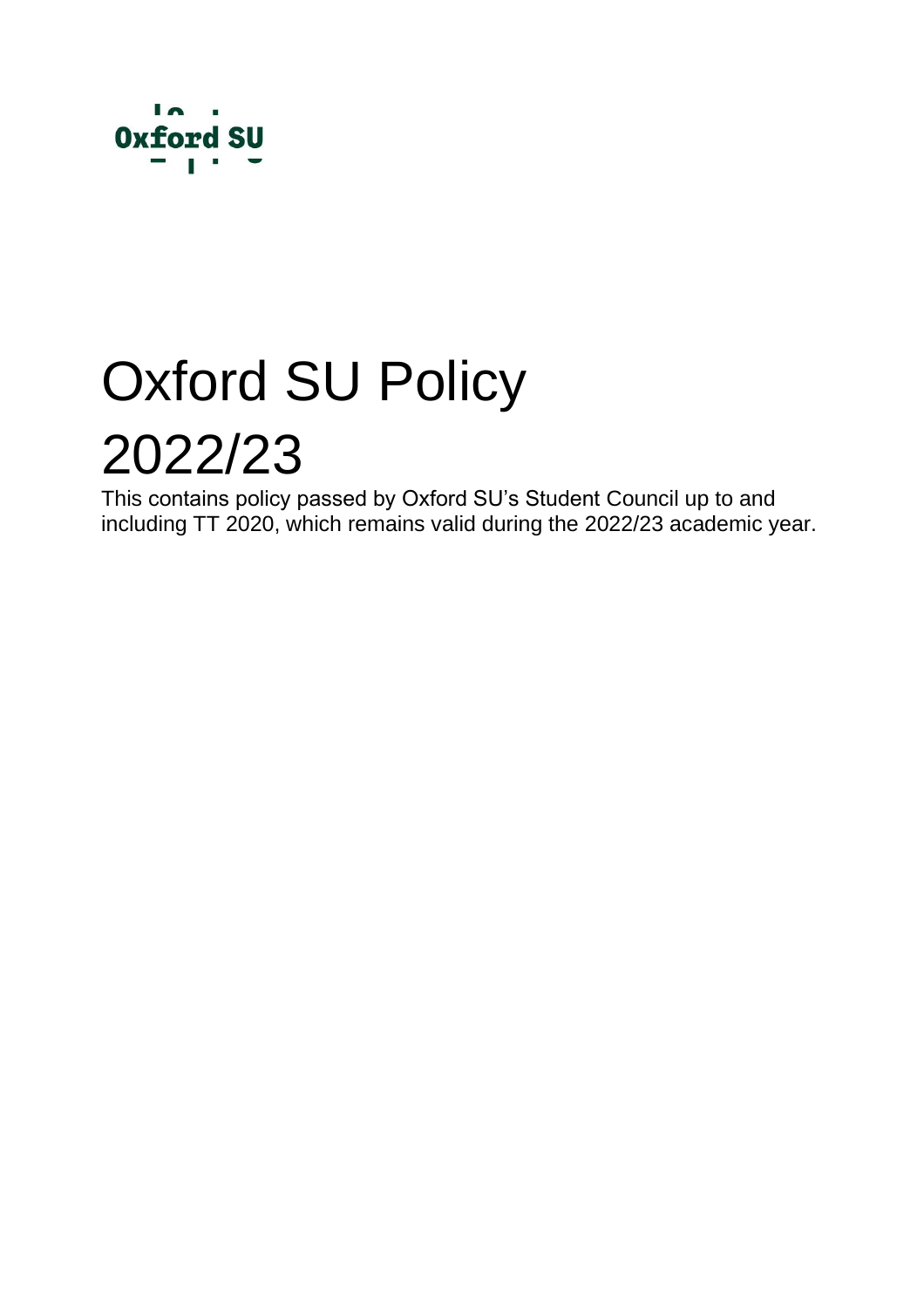#### **Policy Book 2022/23**

Policy may be set either by Oxford SU's Student Council, or by all student members by referendum. Policy commits the Oxford SU to taking a stance on an issue.

Policy remains valid during the academic year in which it was passed, and for the subsequent three academic years.

# **Table of Contents**

| Vegetarian Default at Oxford SU Events (HT15 Renewed and Updated TT18)  8<br>Unpaid Internships (HT10: Updated TT13; Renewed and Updated TT16; TT19)  8 |  |
|---------------------------------------------------------------------------------------------------------------------------------------------------------|--|
| Accessibility of Online Media for Disabled Students (TT15, Updated and Renewed HT19) 10                                                                 |  |
|                                                                                                                                                         |  |
|                                                                                                                                                         |  |
|                                                                                                                                                         |  |
|                                                                                                                                                         |  |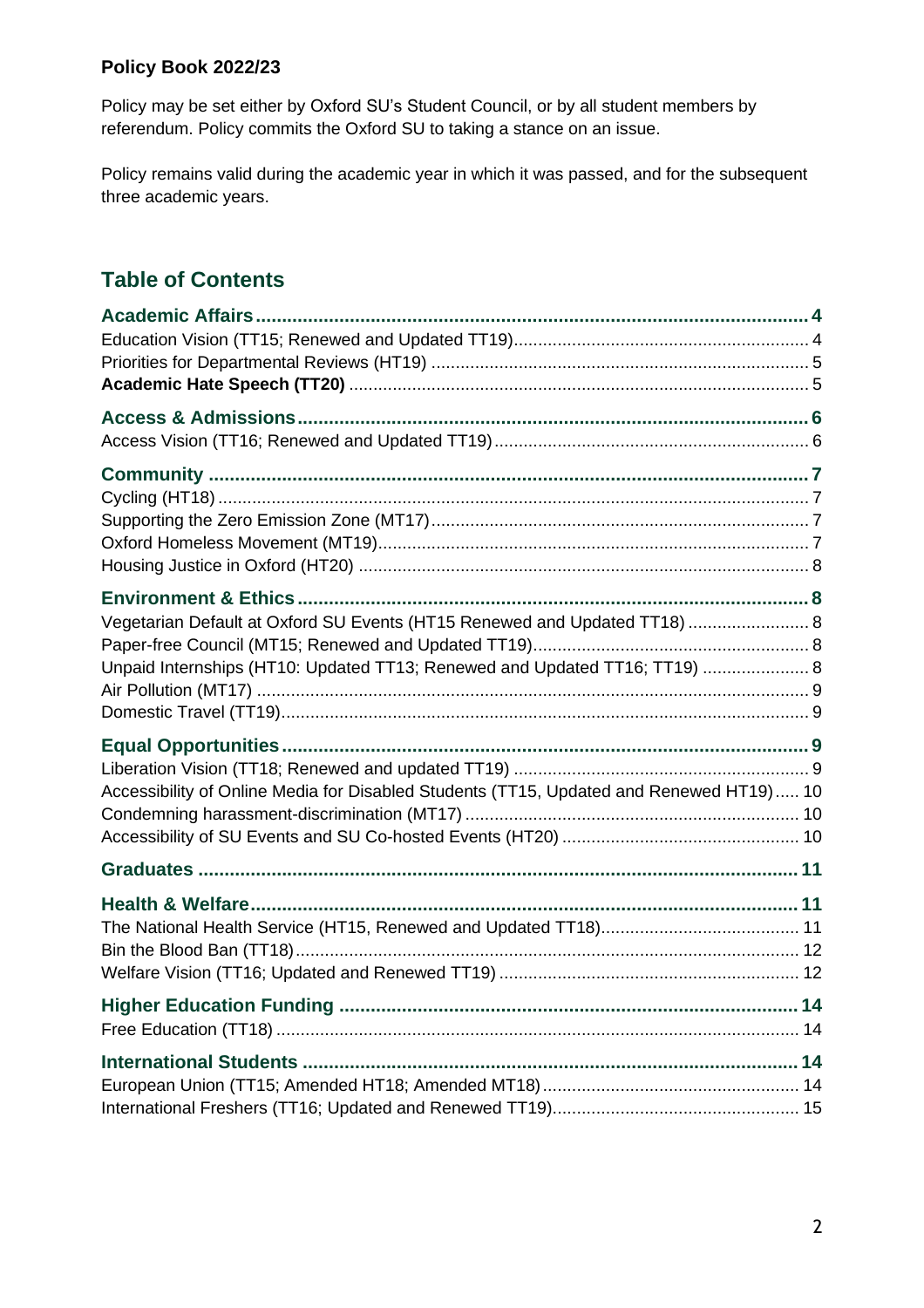| International students and visas (TT16; Updated and Renewed TT19)  15                                                                                                  |  |
|------------------------------------------------------------------------------------------------------------------------------------------------------------------------|--|
| Ethical Code of Practice for Oxford SU's commercial activities (TT06: Renewed TT09:<br>Amended & Renewed TT12: Amended and Renewed TT15, Amended and Renewed TT18). 15 |  |
| Reproductive Justice Policy (TT05: Renewed TT09: Updated TT12: Updated and Renewed                                                                                     |  |
|                                                                                                                                                                        |  |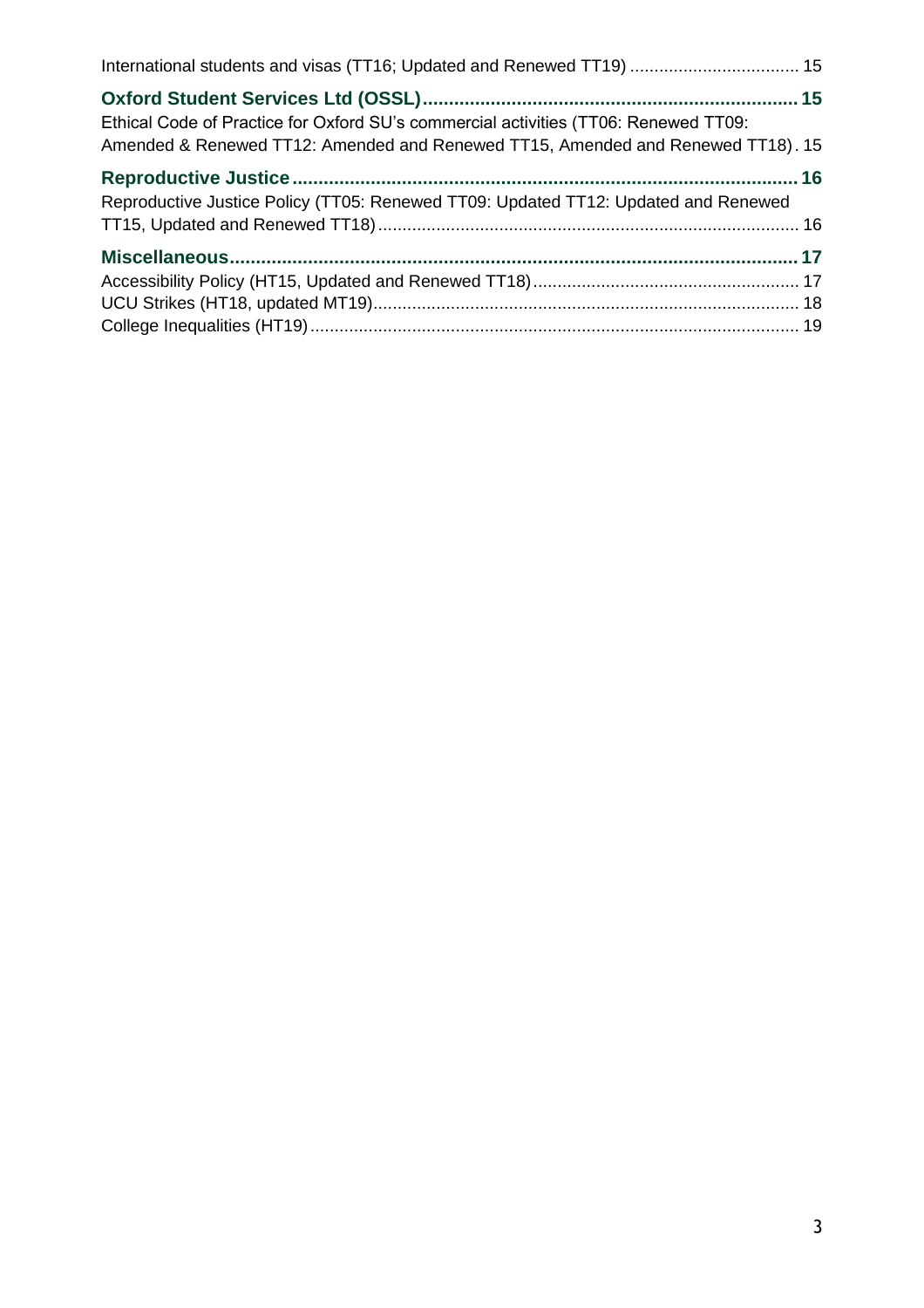## <span id="page-3-1"></span><span id="page-3-0"></span>**Education Vision (TT15; Renewed and Updated TT19)**

Oxford's strategy calls for student Representation at all levels, a high quality education that fits students' needs and aims, and Equality & Diversity at the heart of an Oxford Education. This vision outlines the key areas and views of Oxford SU in achieving these goals. The campaigning priorities should be updated yearly to reflect the campaigning priorities of different sabbatical teams.

#### **Teaching**

Excellent teaching is essential to a high-quality education that fits students' needs and aims. Excellent teaching should be excellent for all, irrespective of a student's ethnicity, disability, gender, race, mode of study<sup>1</sup> or college affiliation. Excellent teaching must be supported with the appropriate administrative and technical support.

Our campaigning priorities are:

- College parity
- Universal implementation of lecture capture
- Universal implementation of recommended patterns of teaching listed in course handbooks

#### Assessment

Assessment should offer the chance for all students to show their strengths and challenge themselves within the scope of their degrees. This may be achieved through using a variety of methods of assessment, and ensuring that assessment is appropriately distributed throughout the degree. Assessment procedures should be transparent, including unambiguous marking criteria, and proper feedback should be given in a timely fashion.

Our campaigning priorities are:

- Diversity of assessment
- All UG courses to have an extended piece of work
- Clarity on marking criteria
- Introduce the use of computers in exams

#### Workload

No student should be left with an unreasonable workload, and what is expected of students should be clearly explained before they start their degree. The University should be ambitious and creative in working to ensure workload is manageable as this is important to both the wellbeing and academic success of students at Oxford.

Our campaigning priorities are:

- Introduce reading weeks

<sup>1</sup> i.e. fulltime or part-time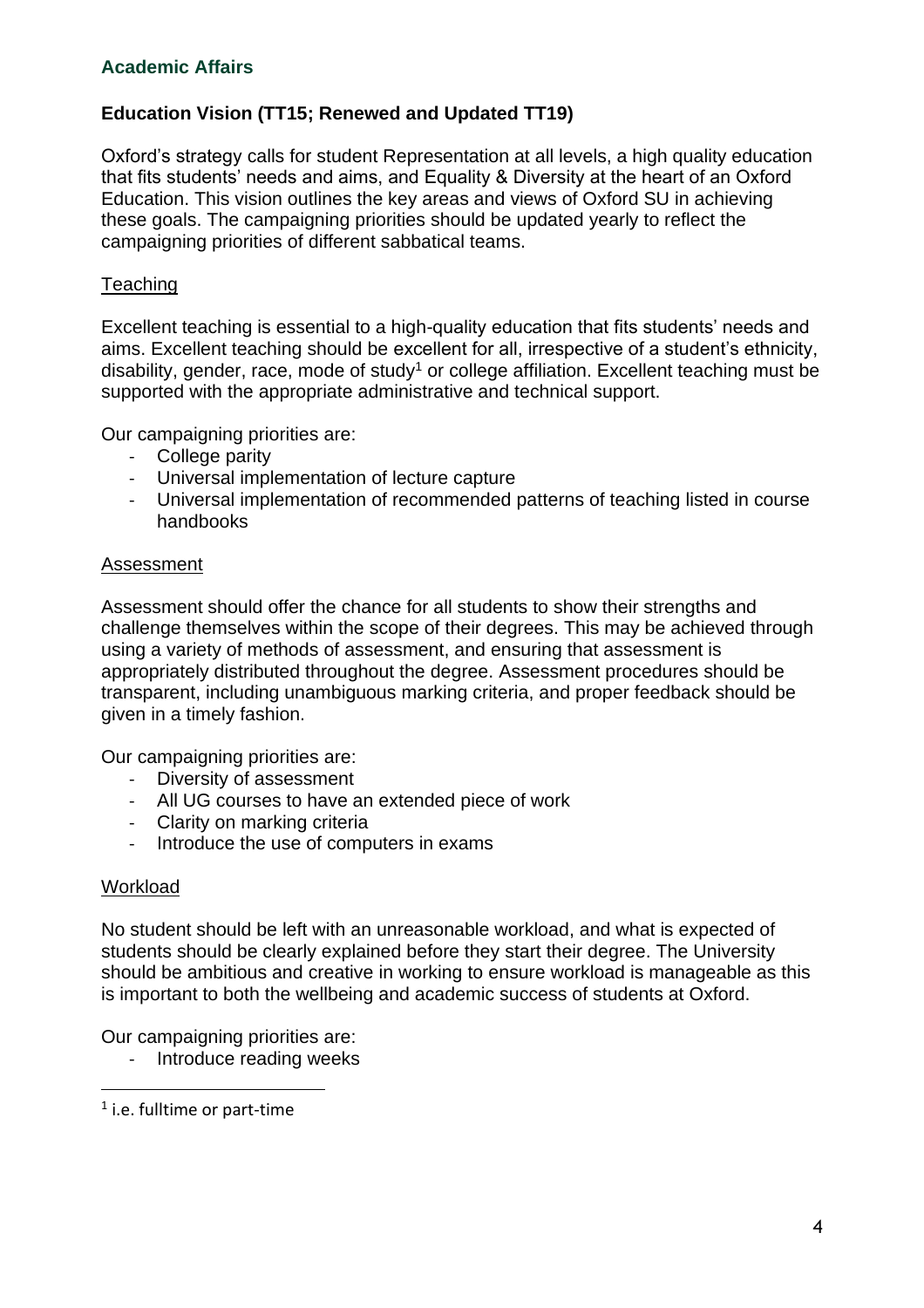Clarify expectations for DPhil students

#### Research

Teaching and research are symbiotic activities, and should be closely integrated. Students on taught courses benefit from the insight of Oxford's outstanding research community, and researchers benefit from the teaching experience.

Our campaigning priorities are:

- Co-supervision for all DPhils
- Systematic and fair teaching opportunities for DPhils

## <span id="page-4-0"></span>**Priorities for Departmental Reviews (HT19)**

- 1. To make policy for the next three years a mandate that the relevant sabbatical officers, when sitting on the panel for a departmental review, ensure the following areas are discussed:
	- a. Lecture clashes and course organisation.
	- b. Accessibility and anticipatory adjustments for students with disabilities, including lecture capture.
	- c. Degree awarding/attainment gaps.
	- d. Student support provision, including mental health support.
	- e. Graduate access & widening participation.
	- f. Graduate funding, especially the move towards fully-funded systems.
	- g. Distribution of teaching.

## <span id="page-4-1"></span>**Academic Hate Speech (TT20)**

- Oxford SU condemns any incitement of hatred on the grounds of gender identity, disability, and socio economic status, including to trans, non-binary, disabled, working-class, and women\* students.
- Each of these groups regularly experiences hate speech which all too commonly causes, or contributes to, physical violence and threats being made which put people in fear of violence. In spite of this, hate speech is only criminalised as against race, religion, or sexual orientation, not any of the groups mentioned above. Oxford SU believes the Public Order Act 1986 should be amended to cover these groups.
- Within the University context, because the University uses the criminal law as a benchmark for academic free speech protection, the protection offered to students from these groups from academic hate speech is defective.
- So far as current legislation allows, the University should prevent incitement to hatred on the grounds of gender identity, disability, and socio-economic status as if those groups did enjoy the protections set forth in the Public Order Act 1986.
- The University should not require students to attend lectures, tutorials, seminars etc, or set examinations content that would amount to criminal hate speech against a group if the group were mentioned as a group protected by the Public Order Act 1986.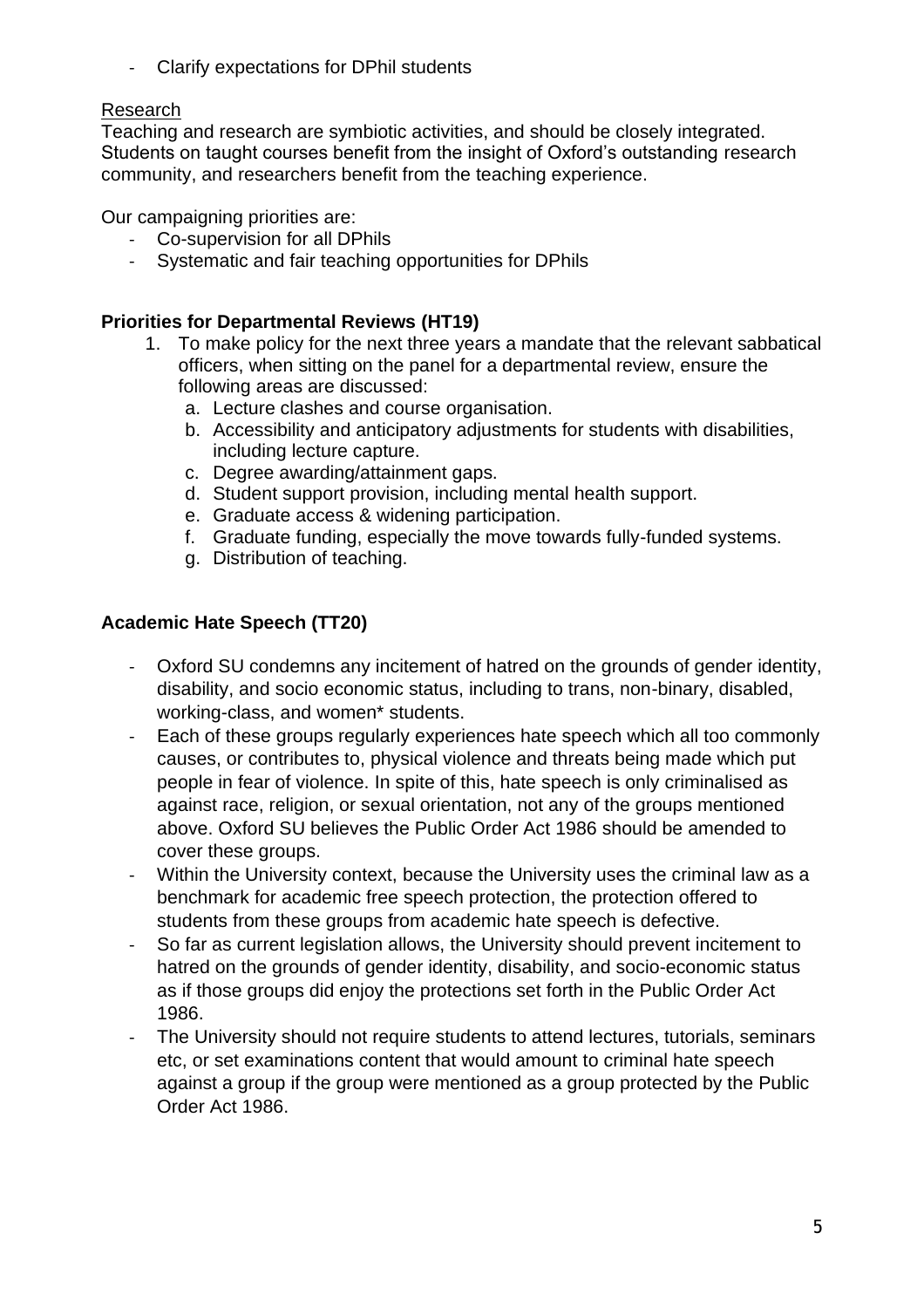The University should also publish guidance to course convenors requiring them to take into account the impact including prejudicial articles has on mental health of protected groups before they finalise the course. This should require trigger warnings on reading lists at a bare minimum.

#### <span id="page-5-0"></span>**Access & Admissions**

#### <span id="page-5-1"></span>**Access Vision (TT16; Renewed and Updated TT19)**

Oxford SU's strategy outlines our beliefs that equality and diversity are at the heart of an Oxford education, and that we must champion an Oxford where every individual can thrive through long-term structural reform. This vision outlines the key areas and views of Oxford SU in achieving these goals. The campaigning priorities should be updated yearly to reflect the differing priorities of different sabbatical teams.

#### **Admissions**

The University must consider disadvantaged and underrepresented groups in the UK when admitting students to the University, and take proactive steps to support these groups. The University must set itself ambitious targets to become a representative national university, and achieve these by taking all reasonable steps and not rely on past practice.

Our campaigning priorities are:

- Enhancing and supporting Opportunity & Foundation Oxford.
- Ensuring every course is investigated with an APR.
- Understand barriers to graduate study for disadvantaged and underrepresented groups
- Interrogating past practice.

## Funding

Students from all backgrounds should be able to take up their place at Oxford having been offered it; today too many are put off by financial constraints. Financial precarity harms student wellbeing and restricts the recruitment of great researchers.

Our Campaigning priorities are:

- Increasing funded study opportunities for research students.
- Inter-college financial support disparities.
- Moving away from unforeseen hardship tests.

#### Beyond an offer letter

Having taken up a place at Oxford, students should have sufficient academic support to thrive. No student's experience at University should be determined by their gender, ethnicity, socio-economic status or disability.

Our campaigning priorities are:

- Enhancing study-skills provision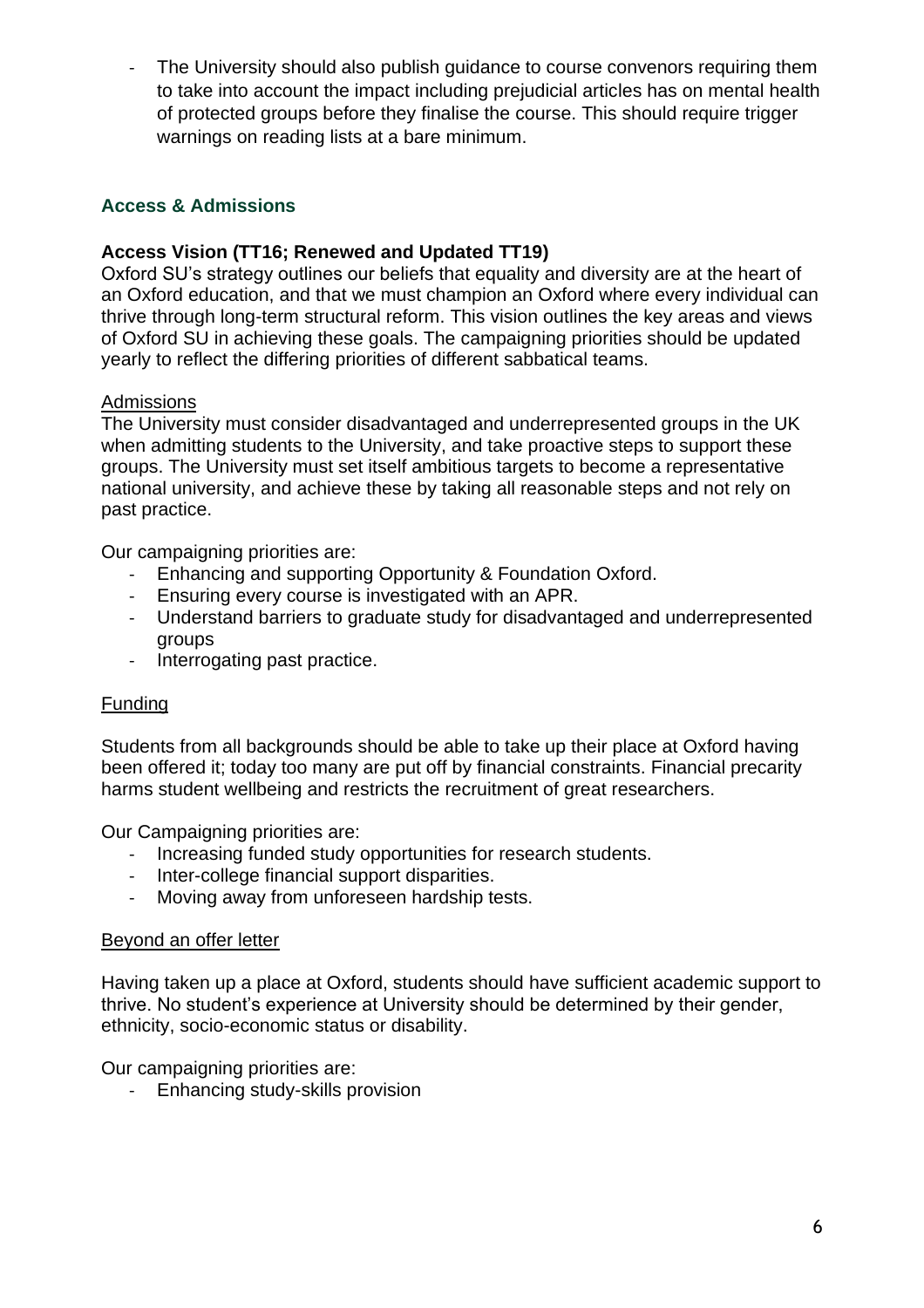- Work to reduce satisfaction gaps
- Spread practice on inclusive teaching

#### **Outcomes**

Students from all backgrounds should succeed on course, and the University should investigate any barriers to the success of particular groups.

Our campaigning priorities are:

- Setting targets on gender gaps at outcomes level.
- Supporting disabilities campaigners on disability gaps at outcomes level.

## <span id="page-6-0"></span>**Community**

## <span id="page-6-1"></span>**Cycling (HT18; ; Renewed and Updated TT21)**

Oxford SU resolves to mandate the Vice President (Charities & Community), or another named sabbatical officer, to regularly correspond with the cycling advocacy group Cyclox and support them in any campaign where student involvement may be useful for improving cycle safety.

#### <span id="page-6-2"></span>**Supporting the Zero Emission Zone (MT17: Renewed and Updated TT21)**

Oxford SU will seek, monitor and (where reasonable) support any initiatives aiming to lower air pollution levels locally and more widely.

#### <span id="page-6-3"></span>**Oxford Homeless Movement (MT19)**

Oxford SU is a signatory to the Oxford Homeless Movement Charter. We believe:

- a. Rough sleeping causes significant harm to physical and mental health, and people are safer off the streets.
- b. Prevention is always better than cure. Every opportunity should be taken to prevent people from sleeping rough.
- c. The best way to help rough sleepers is to provide the accommodation and support they need to help them off the streets, to rebuild their lives, and to prevent a return to street homelessness.
- d. People who are rough sleeping should have the same opportunity to access information, work, training, volunteering, leisure and creative activities as the rest of Oxford's community.
- e. People with lived experience of homelessness should have a voice and a say in finding the answers to their own issues, to rough sleeping, and in the wider world.
- f. Everyone can do something to help end rough sleeping this includes individuals as well as organisations. We are stronger together, and will deliver joined-up services to help realise our vision.
- g. We will listen to and treat with respect all those who share our vision to ensure that nobody has to sleep rough on the streets of Oxford.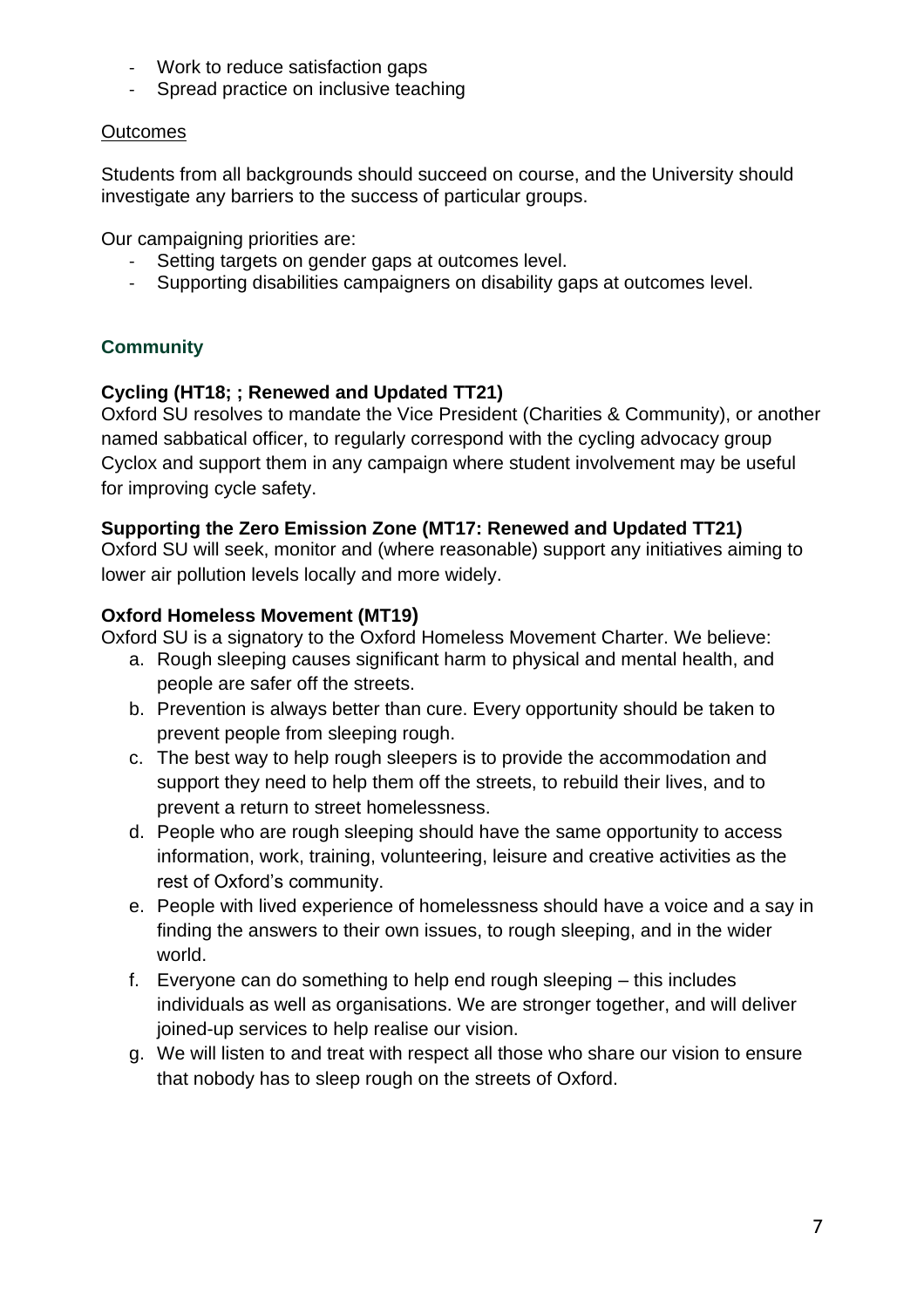We will support the movement by focussing on:

- a. Providing guidance for homeless students
- b. Giving information to students about how they can help
- c. Taking donations of items for the homeless during specific campaigns"

## <span id="page-7-0"></span>**Housing Justice in Oxford (HT20)**

Oxford SU is a signatory to the "Call for Housing Justice in Oxford" open letter to the University and colleges. The SU believes that, and calls the University and colleges to take action as follows:

- 1. The University and colleges must hold themselves accountable for their role in shaping the city, students also have a responsibility to speak up against inequality in Oxford.
- 2. Oxford students have the agency to make a difference in Oxford and many students are committed to making the city more liveable for everyone.
- 3. The University and colleges should build 50% affordable housing with any new build projects, as per local policy requirements
- 4. The University and colleges should pay all college staff the Oxford living wage in order to allow them to live in Oxford and provide for their families, and develop inclusive recruitment policies for homeless residents.
- 5. The University and colleges should contribute, collectively, sufficient funding for long-term affordable shelter for women and families in Oxford to replace the lost units at Farndon Court.
- 6. The University and colleges should follow their active peers to donate (or allow the meanwhile use of) their empty spaces for temporary community spaces and long-term housing projects, especially successful models of housing provision such as Housing First.
- 7. The University and colleges should commit to stop using hostile architecture in their building projects and remove existing spikes and other hostile details.

## <span id="page-7-1"></span>**Environment & Ethics**

#### <span id="page-7-2"></span>**Vegetarian Default at Oxford SU Events (HT15 Renewed and Updated TT18,TT21)**

Where Oxford SU provides food, it will be vegetarian by default (having meat or fish will be considered a dietary requirement).

#### <span id="page-7-3"></span>**Paper-free Council (MT15; Renewed and Updated TT19)**

Oxford SU resolves to only print necessary papers for meetings of Council, including ballot papers, nomination booklets, voting cards, sign-in sheets and meeting agendas, and to supply

#### <span id="page-7-4"></span>**Unpaid Internships (HT10: Updated TT13; Renewed and Updated TT16; TT19)**

Oxford SU believes that unpaid internships exploit young people who are trying to build up experience in their chosen career, and that unpaid work is essentially inaccessible for those from lower income backgrounds.

Oxford SU resolves to never advertise or promote unpaid internships, with the exception of internships shorter than 4 weeks, and to take appropriate action to stop any other part of the University doing so, with the exception of internships shorter than 4 weeks.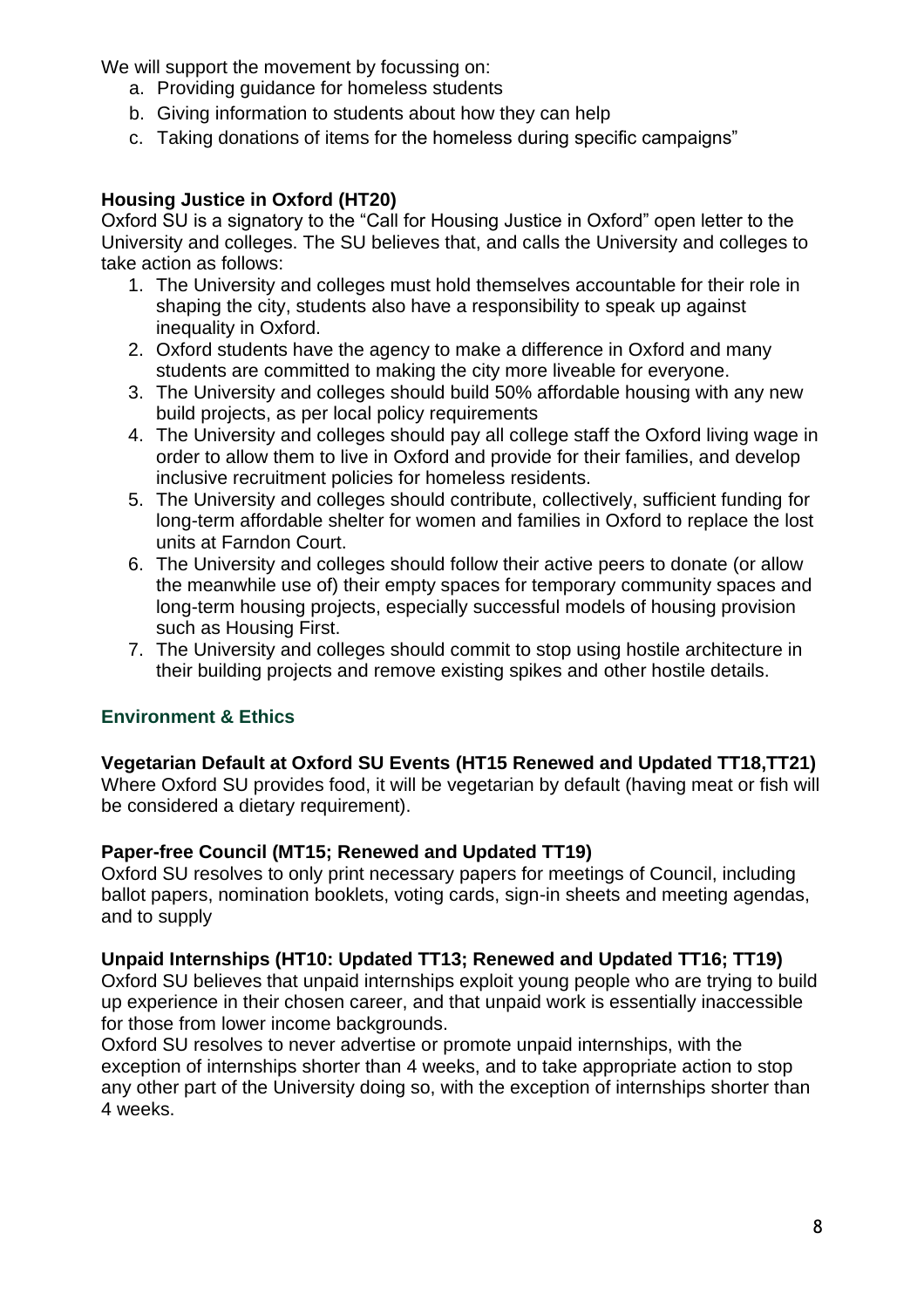## <span id="page-8-0"></span>**Air Pollution (MT17; Renewed and Updated TT21)**

Oxford SU will seek, monitor and (where reasonable) support any initiatives aiming to lower air pollution levels locally and more widely.

#### <span id="page-8-1"></span>**Domestic Travel (TT19)**

- 1. When people need to travel domestically (within the UK) for activity relating to Oxford SU it should be non-flying by default, with reasonable exceptions. Note: 'people' defined as sabbatical officers, students, visitors and staff members (through their operational policy).
- 2. When people travel internationally for SU business, non-flying methods will be seriously considered and used where reasonable.
- 3. When travelling locally the lowest emission option, where reasonable, will always be the chosen method.
- 4. SU sabbatical officers should support University staff through reducing their flying.

#### <span id="page-8-2"></span>**Equal Opportunities**

#### <span id="page-8-3"></span>**Liberation Vision (TT18; Renewed and updated TT19)**

Oxford University states it is committed to fostering an inclusive culture which promotes equality, values diversity and maintains a working, learning and social environment in which the rights and dignity of all its staff and students are respected. This vision outlines the key areas and views of Oxford SU in achieving these goals and pushing for further liberation for all under-represented groups. The campaigning priorities should be updated yearly to reflect the campaigning priorities of different sabbatical teams.

Oxford SU recognises five liberation groups, who experience oppression, are frequently underrepresented, and require particular support.

The liberation communities we will attempt to represent and empower through this vision are: BAME, LGBTQ+, Women, Disabled and those who identify as working class/ low socio economic/ first generation and or state school.

Our priorities for campaigning are:

- College parity in reporting systems for acts of discrimination
- College parity in funds available to students
- Abolishment of attainment gaps on women, BAME and students from state schools / low socioeconomic areas
- Policy on identity-based discrimination that can be acted upon and in which students have faith in
- Adjustments to teaching, buildings, traditions, general institution to be done in line with the needs of individuals and communities
- For staff and students to be trained in the awareness of these identities and for this training not to always fall on the shoulders of community members.
- Movement towards a decolonized curriculum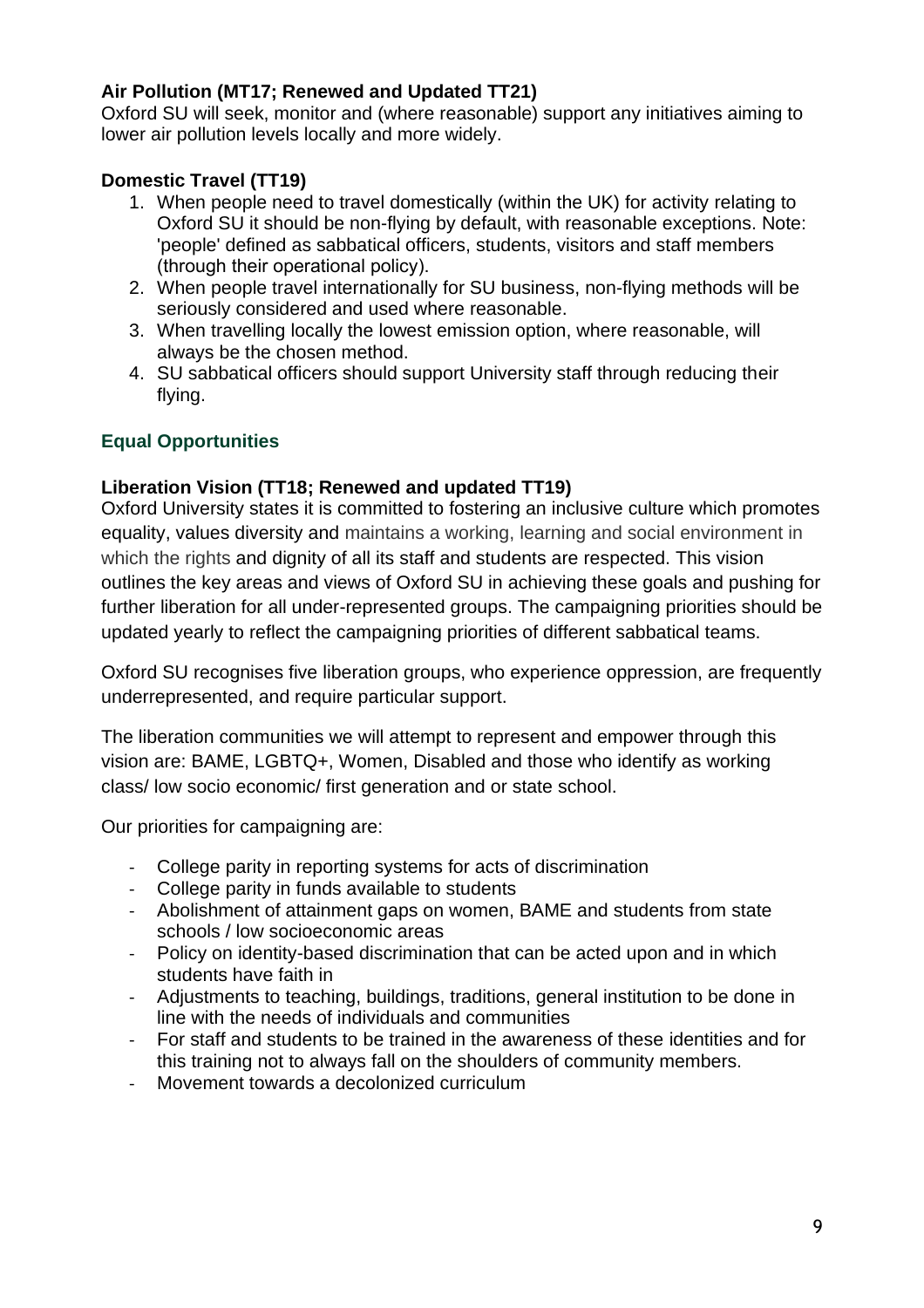- Accountability when staff and or students discriminate against groups or individuals (regardless of whether the intention to discriminate was there)
- Ensure liberation community voices are represented not tokenized

## Our commitment

- Ensure any decision, within the SU, regarding a liberation community will be done in consultation with said community/campaign
- Liberation campaigns and representative officers will maintain autonomy

#### <span id="page-9-0"></span>**Accessibility of Online Media for Disabled Students (TT15, Updated and Renewed HT19)**

Oxford SU believes those who are disabled deserve the same access to all aspects of society as the non-disabled. Oxford SU should work with Oxford SU Disabilities Campaign to advocate for more inclusive treatment of disabled students within the University and should themselves be inclusive as possible. With regards to online accessibility, Oxford SU should enact the following practices as standard:

- a. Videos should have captions and a text transcript should be provided.
- b. Images posted on social media or included in emails should have an image description written in the caption for the image.
- c. Images included in documents and on webpages should have appropriate alt text included (or the image should be marked as decorative).
- d. Where images include extensive text, a plain text version should be provided.
- e. Where possible, documents should be provided in an editable format.
- f. When using hashtags each word should be capitalised.
- g. When sharing links, shortened versions should be created and shared where possible.
- h. When advertising events, an accessibility statement about the event and venue must be included.

When advertising events, details about who to contact for accessibility requirements must be included.

## <span id="page-9-1"></span>**Condemning harassment-discrimination (MT17; ; Renewed and Updated TT21)**

Oxford SU condemns discrimination and/or harassment, on the basis of class and/or any of the protected characteristics listed in the Equality Act 2010.

Oxford SU also condemns discrimination and/or harassment on the basis of protections not included in The Equality Act 2010: paternity or non-binary parenting, gender expression, sexualities other than hetero/homo/bi-sexuality, wealth, income or class.

## <span id="page-9-2"></span>**Accessibility of SU Events and SU Co-hosted Events (HT20)**

1. Any events held by Oxford SU or co-hosted by Oxford SU must be released along with a full accessibility statement at least one week prior to the event or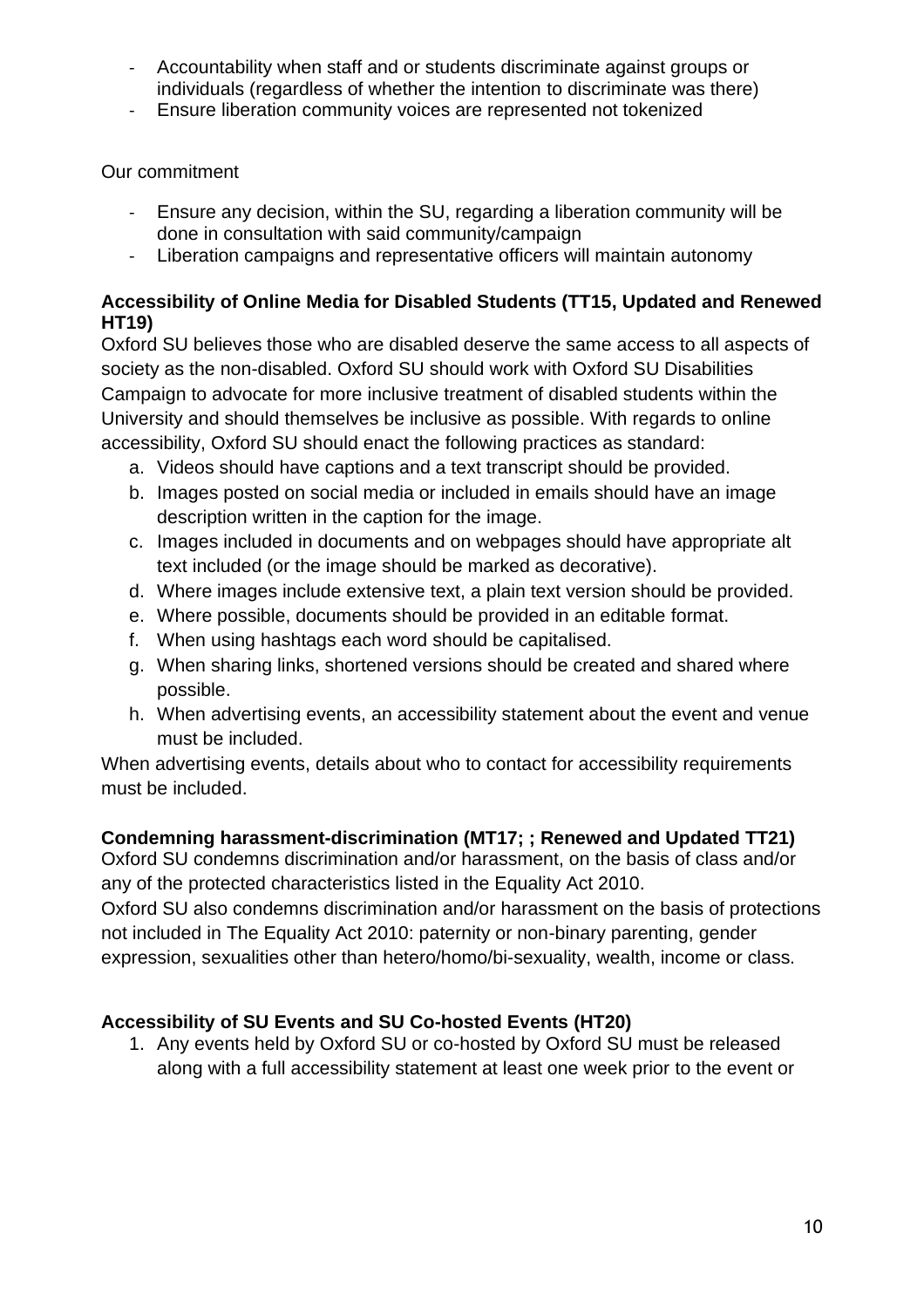within 24 hours of booking a venue. Venues should not be announced without accessibility information.

- 2. If available and appropriate for the event, the SU should be the default venue for SU events. Any external venue booked should have as minimum:
	- Step-free or alternate level access
	- Accessible toilet
	- Hearing loop (if applicable)
	- Water available
	- Smoothing paving (if applicable)
	- Doors of adequate width which are either automatic or can be propped
- 3. The 'Accessibility Guidelines' (Appendix A) document produced by the Disabilities Campaign should be used to evaluate the accessibility of a venue and in the writing of an accessibility statement.
- 4. Information on how to write an accessibility statement should always be made available to students through the SU website. Statements should take into consideration the following:
	- (a) Accessibility statements should be honest and complete listing whether each accessible feature is or isn't present.
	- (b) Consideration of multiple different disabilities should be taken including physical disabilities, hearing and visual impairments, sensory processing disabilities, long-term medical conditions, mental health conditions, as per the recommendations in the 'Accessibility Guidelines' mentioned above.
	- (c) A point of contact should be listed for accessibility enquires.
- 1. Any group with which Oxford SU is co-hosting an event should be informed of this policy, and if they fail to meet the needs of disabled students by not adhering to it upon prompting, then Oxford SU should not co-host the event.

# <span id="page-10-0"></span>**Graduates**

## <span id="page-10-1"></span>**Health & Welfare**

# <span id="page-10-2"></span>**The National Health Service (HT15, Renewed and Updated TT18, TT21)**

Student Council Believes:

- 1. The NHS is a vital public service that the government should continue to ensure remains free at the point of use for all citizens and never introduces charges.
- 2. That Oxford SU should oppose the privatisation of NHS services and the open marketing of front-line service ends, and oppose any moves to an insurancebased system of healthcare provision.
- 3. Oxford SU should work with local and national campaigns to oppose NHS charges that arise for international students.
- 4. Oxford SU should work with local and national campaigns to stand against and oppose cuts to the NHS.
- 5. That there should be prompt access to adequately funded and culturally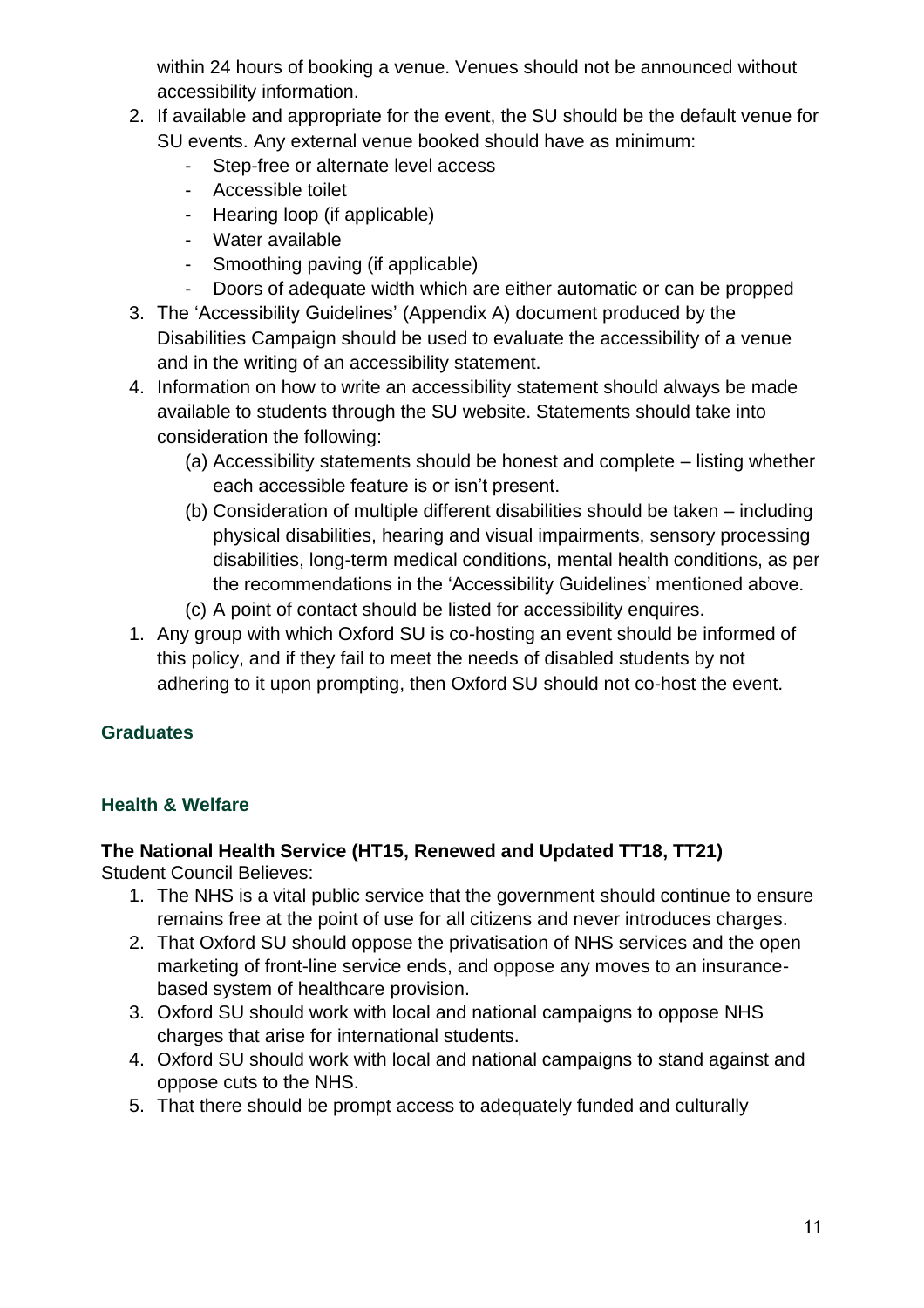## <span id="page-11-0"></span>**Bin the Blood Ban (TT18; ; Renewed and Updated TT21)**

Student Council believes that the blood ban on the groups (such as LGBTQ+ men and those who sleep with them) unfairly excludes them from donating; the government should continue with research, to repeal this ban in its entirety.

## <span id="page-11-1"></span>**Welfare Vision (TT16; Updated and Renewed TT19)**

Oxford SU is committed to enhancing student mental health and wellbeing on a day-today basis, championing an Oxford where every individual can thrive through long-term structural reform.

## **1. Mental Health and Wellbeing**

In a time of mental health cuts, an over saturated NHS alongside a national student mental health crisis, it is imperative to focus on the mental health and wellbeing of Oxford students.

Campaigning priorities:

- Destigmatise mental health conditions, especially for groups who under use welfare services through working collaboratively with student campaigns.
- Work with national bodies like UUK, NUS and national charities such as Mind, Beat, CALM to lobby for governmental reform of mental health services.
- Lobby for a mental health strategy which is inclusive, accountable and covers both short, medium and long term student care.
- Lobby the collegiate University to invest more money into wellbeing and mental health in a time of cuts to wellbeing services
- Lobby the collegiate University to research the short, medium and long term causes and effects of poor student mental health and wellbeing so they can implement Oxford-specific measures that will be evidence based and thus more effective. This research should focus on undergraduate and graduate mental health and wellbeing separately.

# **2. College and departments**

Student wellbeing must not be pigeon-holed into a single part of the University. There should be strong leadership from the University, with both departments and colleges being responsible for student welfare. Colleges and departments must communicate effectively and work together for students' best interests. There should not be a disparity of experience between the colleges and departments.

Campaigning priorities:

The disparity between colleges and departments should be assessed and a common level of provision established so that all students have a comparable experience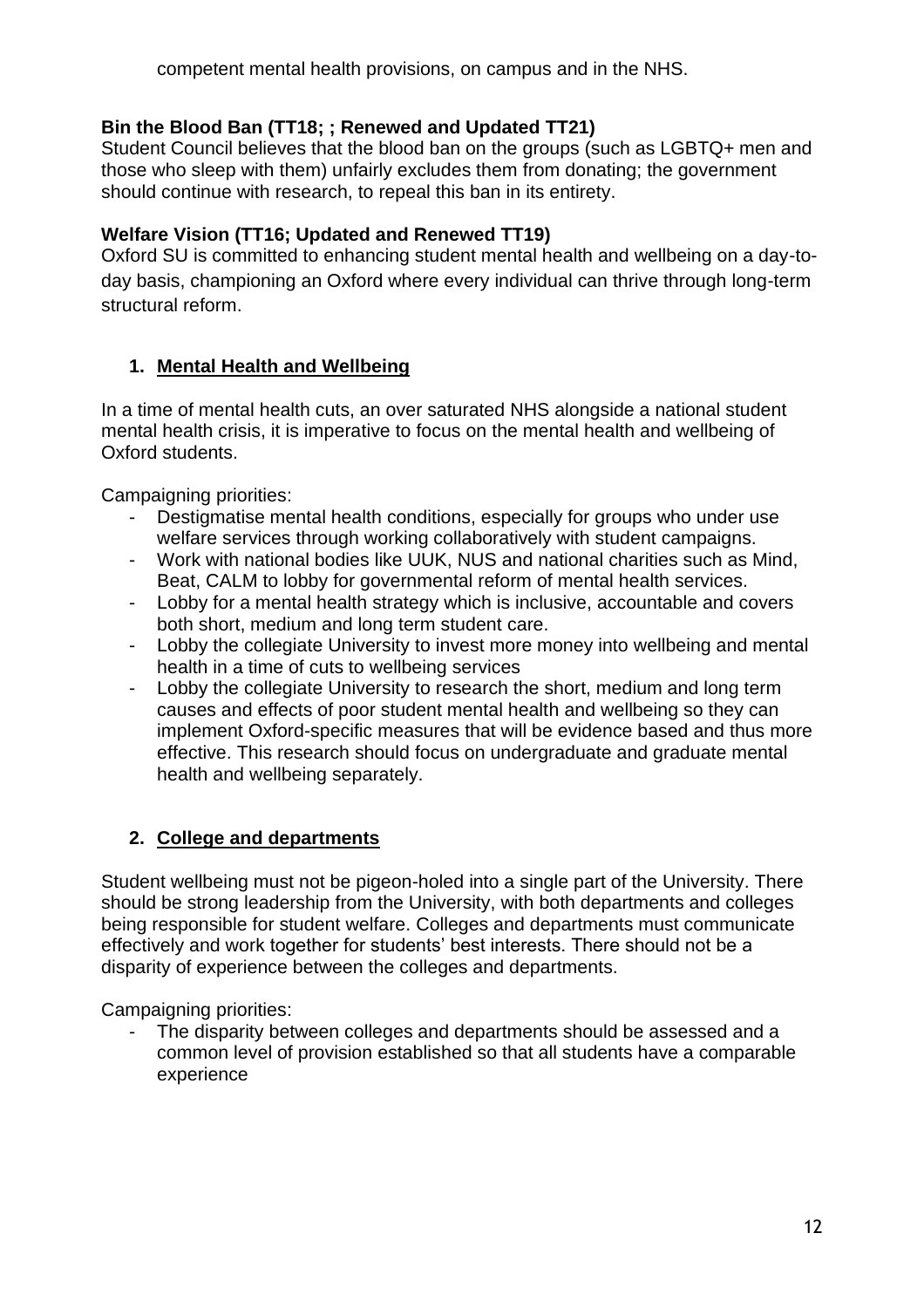- Departments and colleges should have clear and specific guidance in relation to their duty of care to both graduates and undergraduates
- Measures should be put in place so that graduates can access welfare separate to their supervisor
- Good mental health and wellbeing habits should be taught to students on arrival and throughout their degree.
- The curriculum and exams should be set with any potential impact on mental health and wellbeing measured

## **3. Culturally and Socially Competent Welfare**

Welfare practitioners across the collegiate University must be sensitive to the different aspects of a student's identity so they can support individuals as best they can. We will especially lobby for increased awareness, and increased provisions in place for students from liberation groups (disabled students, LGBQ+ students, trans and gender non-conforming students, students who identify wholly or partially as students, working class students, and students from a Black, Asian and Minority Ethnic (BAME) background).

Campaigning priorities:

- Equality and Diversity training for welfare and academic leads across the collegiate University.
- Provision of identity specific counsellors and welfare support if needed.
- There should be an emphasis on support with transition into and through the collegiate University for students who come from disadvantaged backgrounds so that they have the equal opportunity to thrive as much as their peers
- The collegiate University along with student campaigns and the SU, should aim to promote awareness of different issues that affect various marginalised groups.

## **4. Services and the provision of welfare**

Welfare should be provided primarily by the collegiate University. The Welfare Representative report showed that 83% of welfare representatives are called out to crisis situations and this needs to change. University and college provision must be sufficient so that the burden is not put onto students.

Campaigning priorities:

- The University Counselling Service should implement better feedback mechanisms.
- Student supporters (such as welfare representatives, junior deans and peer supporters) should be adequately trained and supported by the collegiate University. There should also be clear guidance on the limitations of their roles.
- Staff who are welfare leads should receive proper training to deal with any situations appropriately (e.g. harassment advisors should receive disclosure training)
- All buildings in the collegiate University should be wheelchair accessible and physical adjustments should be made when necessary.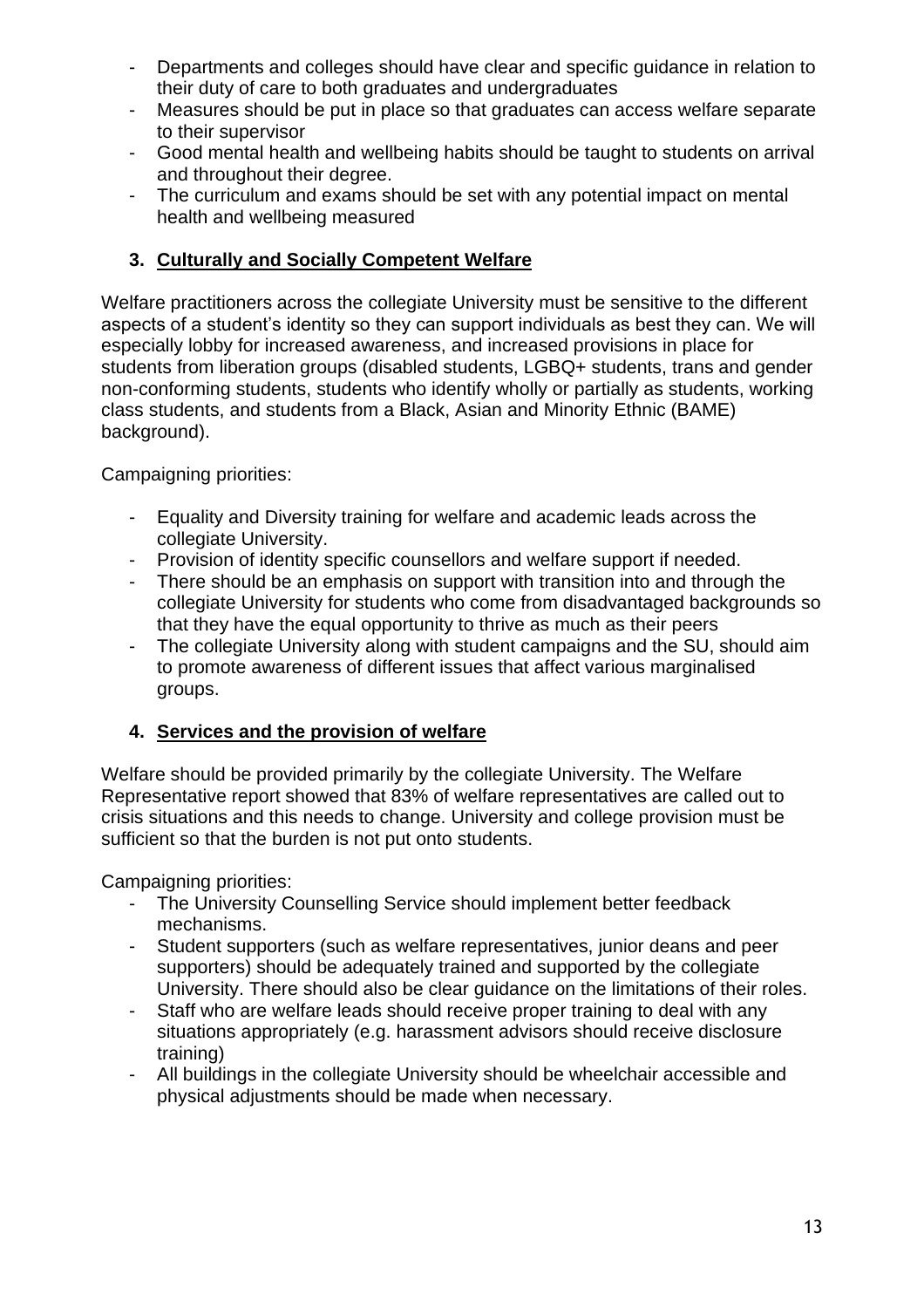#### <span id="page-13-0"></span>**Higher Education Funding**

#### <span id="page-13-1"></span>**Free Education (TT18; ; Renewed and Updated TT21)**

Oxford SU resolves to support free education as a policy and work with the NUS and its campaigns to further this agenda on a national-level. This includes providing, where reasonably practical, logistical support to student campaigners who wish to attend rallies and national demonstrations, led and/or supported by groups such as NUS.

#### <span id="page-13-2"></span>**International Students**

#### <span id="page-13-3"></span>**European Union (TT15; Amended HT18; Amended MT18)**

- 1. Oxford's status and ranking as a world-leading university is at risk from the effects of Brexit.
- 2. The University benefits enormously from the easy presence of students from other member states of the European Union at Oxford.
- 3. The potential impact of Brexit on students from the European Union on issues such as funding, fees, immigration status, accommodation and access to health care is having a detrimental impact on the student experience for these students.
- 4. Students and young people will be hit particularly hard by the negative impact of Brexit.
- 5. Brexit has the potential to negatively impact a number of areas that the SU campaigns on, such as supporting the NHS, fighting for environmental justice, and supporting educational opportunities at Oxford.
- 6. As such, there should be a referendum on whether the UK should rejoin the EU.
- 7. Whilst the UK is not an EU member, any agreement as to future trade, and any repealing UK legislation should secure equivalence with the EU on workers' rights, equality and human rights protections in areas which used to be within EU competence; and consumer protection, as well as free (or failing that, easy) movement of persons between the UK and Continental European jurisdictions. Sabbatical Officers and others advocating for these protections should consider advocating towards those on the EU side, such as MEPs and Commissioners, to include these proposals as the current UK Parliament is unlikely to desire to include these stipulations of their own accord.
- 8. The University should ensure that students are well-informed about the likely impacts of Brexit.
- 9. The University should ensure that students are made aware of the ways the University is trying to influence the outcomes of the Brexit negotiations.
- 10. The University should work with the student body to ensure that it understands students' concerns about Brexit.
- 11. Support and advice should be available for students affected by Brexit.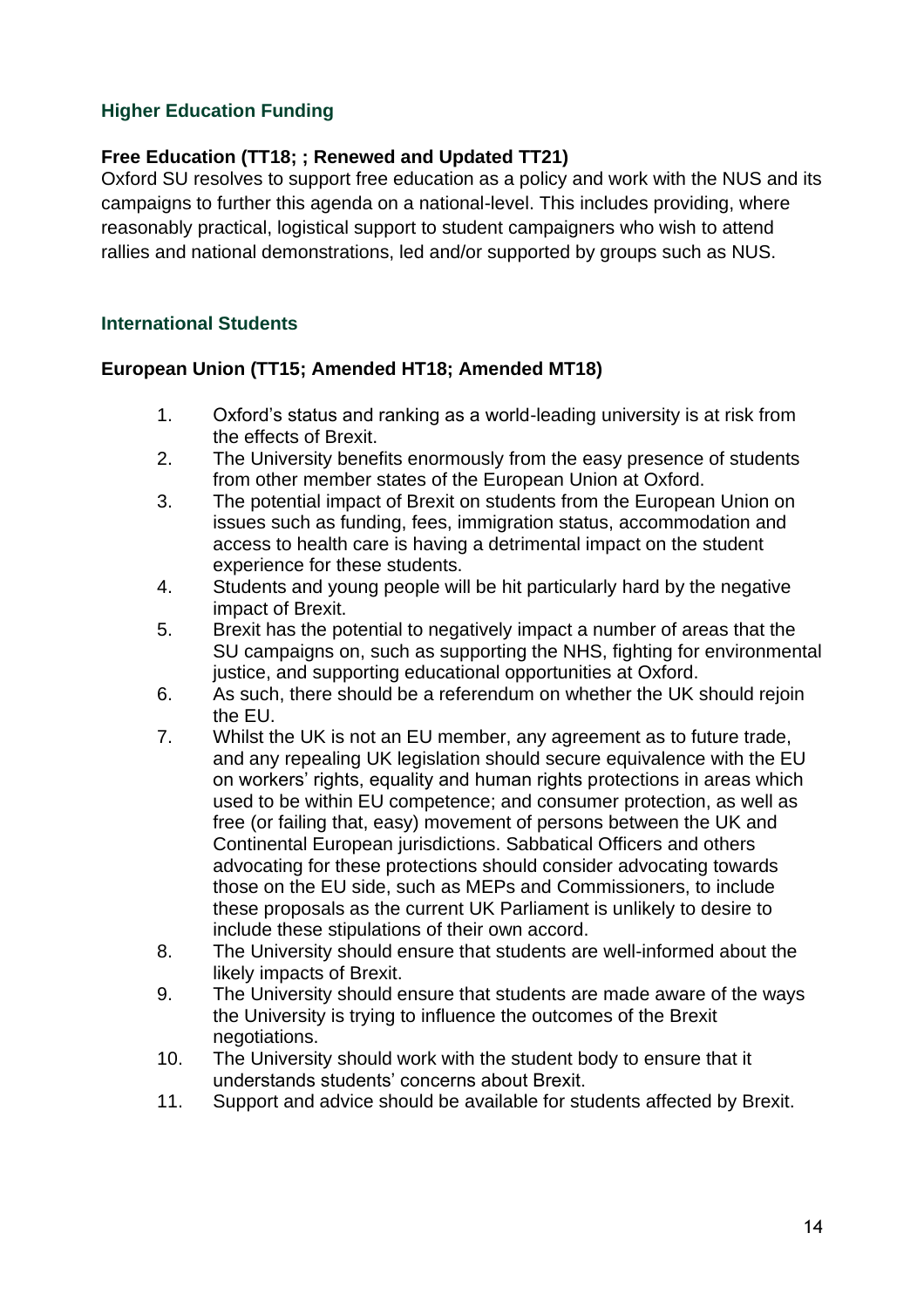## <span id="page-14-0"></span>**International Freshers (TT16; Updated and Renewed TT19)**

Oxford SU believes it makes the overall process of settling in at Oxford much more difficult if international students arrive at the same time as UK students, rather than having several days to get used to the UK. That the busy schedule of Freshers' Week often does not build in time for issues like culture shock, and jet lag, and so international students need additional days to settle in. That colleges should prioritise the welfare of students, but particularly international freshers, over other potential uses of accommodation in  $0<sup>th</sup>$  week and the week before this. That colleges should be more flexible in departure and arrival dates before/after vacations; and that the collegiate University should provide more storage particularly for international students.

#### <span id="page-14-1"></span>**International students and visas (TT16; Updated and Renewed TT19)**

Oxford SU believes international students play a crucial role in the student community, and should be supported during their time at the University. That the Government should remove unfair restrictions on international students, including overly restrictive and expensive visas, working while studying restrictions, and unfair additional charges such as for NHS use. That the Government should make it easier for international students to remain in the UK after studying if they wish to work or continue their studies. That the University should work to ensure that international offer-holders and students are assisted as much as possible, especially with respect to visas.

Oxford SU resolves to mandate the sabbatical officers, in particular the Vice-President (Graduates) to ensure the University continues to offer international students with the advice and assistance they need, both when applying and when on-course. To mandate Oxford SU officers to lobby the Government (including by working with other bodies) to remove excessive visa restrictions and charges for international students, and to make it easier for international students to stay in the UK to work or study after their course.

## <span id="page-14-2"></span>**Oxford Student Services Ltd (OSSL)**

#### <span id="page-14-3"></span>**Ethical Code of Practice for Oxford SU's commercial activities (TT06: Renewed TT09: Amended & Renewed TT12: Amended and Renewed TT15, Amended and Renewed TT18, TT21)**

Student Council Believes:

- 1. That Oxford SU should have an Ethical Code of Practice for their dealings with external organisations for commercial purposes.
- 2. That Oxford SU should take all practically possible steps to ensure the organisations they engage with for commercial purposes are committed to minimising their negative impact on the environment and the communities they operate in.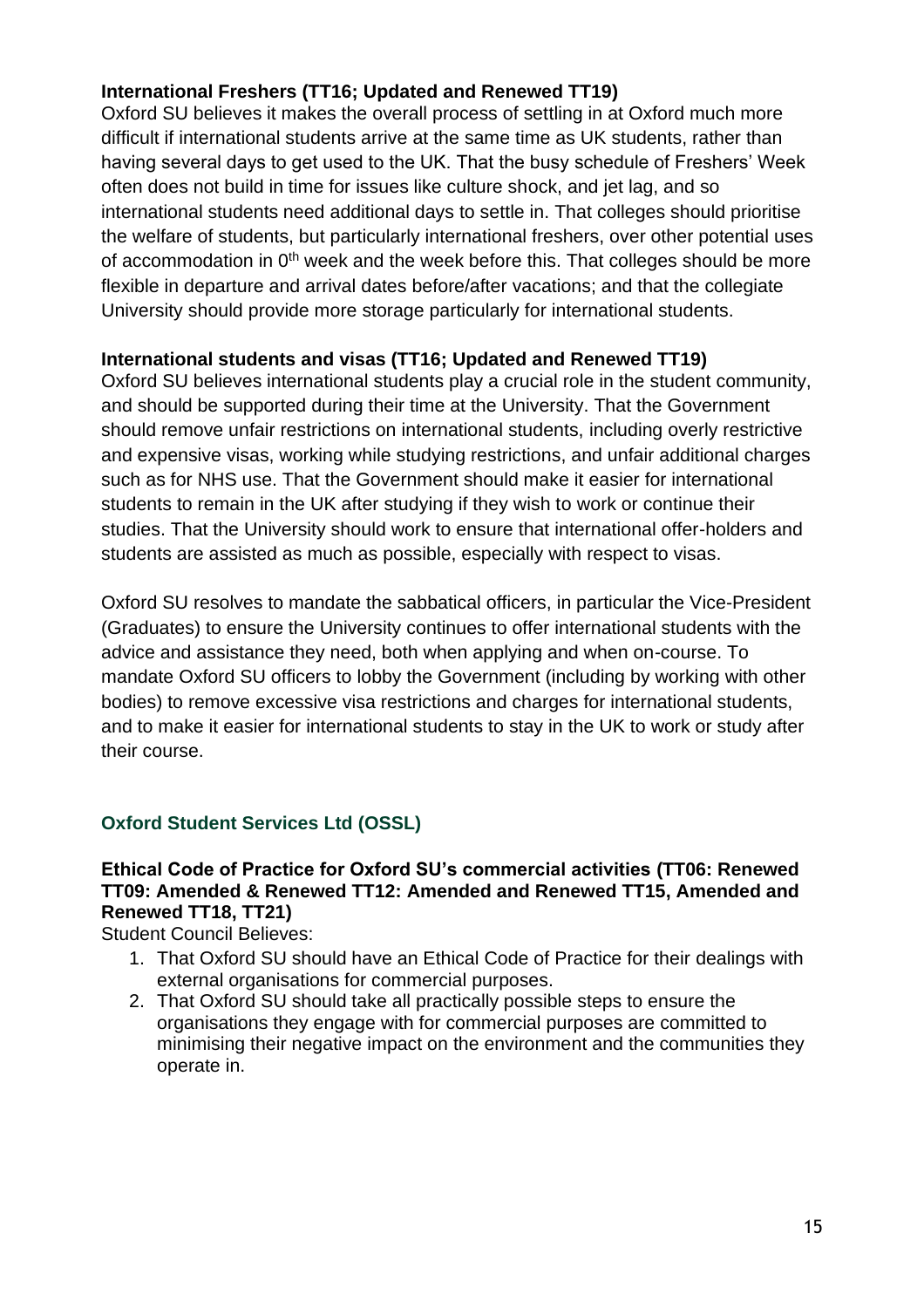3. That Oxford SU should give preference to organisations that take an active stance on minimising their negative impact on the environment and the communities they operate in.

## **1. Advertising Space**

a. OSSL/Oxford SU will not sell advertising space to companies or organizations that have been proven to take away the rights of the individual, or to manufacturers of torture equipment or other equipment that is used in the violation of human rights. b. OSSL/Oxford SU will not sell advertising space to businesses that derive more than 10% of their profits from the manufacture, sale, licensed production, or brokerage of armaments

c. OSSL/Oxford SU will preference businesses that take a pro-active stance on the environmental impact of their own activities

## **2. Investments**

a. In the event that Oxford SU/OSSL needs to invest money, Oxford SU/OSSL will take into account Oxford SU Council policy applying to University investments, and, when appropriate, consult with Oxford SU campaigns.

## **3. Miscellaneous decisions**

a. On occasion, OSSL/Oxford SU will make decisions with regard to specific companies involving ethical issues not explicitly included in this ethical policy. These decisions should be taken with the involvement of the relevant member(s) of the Sab team, and OSSL/Oxford SU staff input.

# <span id="page-15-0"></span>**Reproductive Justice**

<span id="page-15-1"></span>**Reproductive Justice Policy (TT05: Renewed TT09: Updated TT12: Updated and Renewed TT15, Updated and Renewed TT18, Renewed and Updated TT21)** Oxford SU is an organisation dedicated to representing the interests of Oxford students. Oxford SU believes that as such, Oxford SU as an organisation should affirm the rights of all students to choose what happens in their lives and what happens with their bodies, including the choice of whether or not to continue with a pregnancy, and should campaign accordingly.

Oxford SU believes:

- That abortion can be a difficult moral choice, and we should trust students to make it for themselves.
- That Oxford SU can and should do more to support both students who choose to have children during their time at Oxford, and students who arrive in Oxford as parents.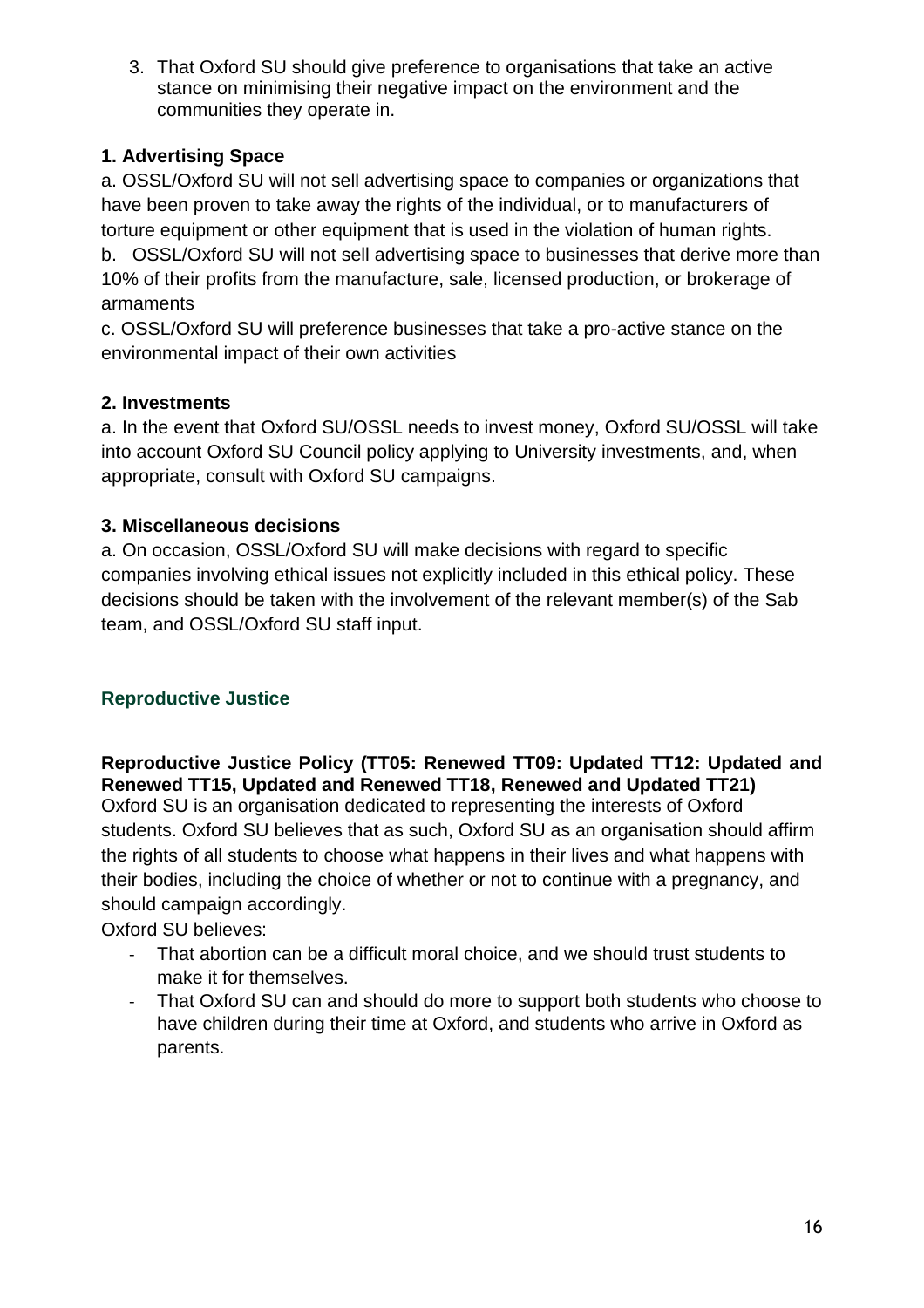That Oxford SU should, through their Student Advice service, continue to make available impartial and non-directional welfare support to those students who are pregnant and in need of advice.

Oxford SU resolve:

- To lobby for before a legal requirement that abortion providers verify that no patient is being coerced into an abortion.
- To oppose imposition of any criminal penalties on a person that has an abortion.
- To support the right of all pregnant people to choose, and to campaign in support of this right being legally established.
- To oppose measures to make it more difficult for students to choose either to terminate a pregnancy or to carry it to term and to work to ensure that no additional restrictions are imposed at any level so that Oxford students have a real choice.
- To campaign to extend students' right of practical access to an abortion, and to extend their rights of choice over their own pregnancies.
- To campaign for the University and the colleges to provide greater support for students who choose to carry their pregnancy through to term.
- To work with other groups campaigning for the above objectives.
- To reaffirm the importance of the VP (Women) and VP (Graduates) in representing and supporting student parents, in order to further the provision for student parents by Oxford SU and the University.
- To clearly affirm our support for a non-directive, impartial and supportive Student Advice, as laid down in the Oxford SU Bye-Laws

## <span id="page-16-0"></span>**Miscellaneous**

## <span id="page-16-1"></span>**Accessibility Policy (HT15, Updated and Renewed TT18, TT21)**

- 1. All Oxford SU events should consider trigger warnings, content notes, and pronouns to be regular practice, including those held by permanent/issue campaigns, and for it to be regular practice to specify one's pronouns when one speaks at an event.
	- a. For clarity, trigger warnings and content notes are information on the upcoming content of an event, a talk, a paper, a Council motion, or any other Oxford SU contribution, which serve to allow students to avoid or to be aware of topics that may cause distress.
	- b. Pronoun circles are an aspect of the beginning of any meeting or event in which people will be referencing what other people have said, where each person states the name and the third-person pronoun (he, she, they, etc.).
- 2. Oxford SU should endeavour to limit the use of jargon and acronyms, and to explain these, when necessary
- 3. Those who are organising Oxford SU events should consider the timings of other Oxford SU campaign meetings / events when scheduling, to ensure students are able to access as many events as they'd like to attend.
- 4. Oxford SU should be as accessible as possible:
	- a. Student Council should always be held in a venue with step-free access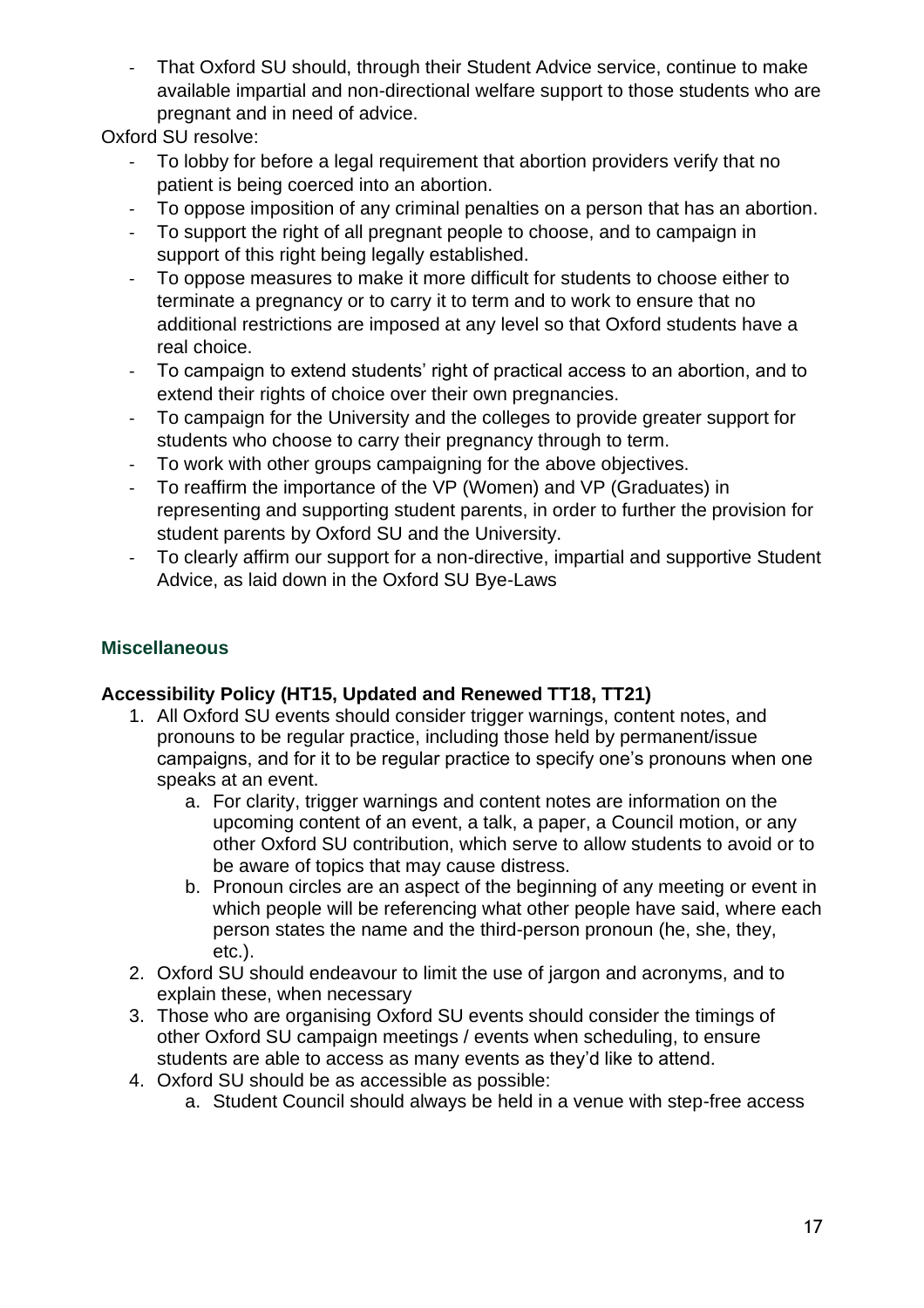and should accommodate as far as possible any accessibility requests made by students who wish to attend.

- b. All events hosted by Oxford SU should list relevant accessibility requirements (e.g. step-free access is available to the room) and details for a named contact (who can handle accessibility requirements discreetly) in the event description
	- i. Examples of accessibility requirements include:
		- 1. Step-free access
		- 2. Gender-neutral, accessible bathrooms
		- 3. Baby-changing facilities
		- 4. Places available to sit
		- 5. Quiet areas
- 5. Oxford SU should endeavour where possible to hold Student Council at a postgraduate College at least one in every five times and at an absolute minimum, once in an academic year (assuming that these Colleges are willing to provide and that they have accessible venues).
- 6. Oxford SU should be promoting accessibility online as well, including:
	- a. Providing captions and an easily accessible text transcript for any Oxford SU-related video they help create
	- b. Providing image descriptions and alternative text descriptions, where needed
	- c. Providing black-and-white, readable versions of documents, where needed
- 7. Oxford SU branding should take account of concerns that may arise, and ensure that it remains as accessible as possible (e.g. preference for light backgrounddark text)
- 8. Oxford SU should endeavour where possible to follow the following Family Friendly Checklist:
	- The venue is child-friendly (e.g. not around sharp corners or precious furniture) and there are baby-changing facilities nearby.
	- The event includes at least one activity that might interest children
	- If the event includes food, there is food suitable for children (i.e. not spicy or too messy; finger foods are great)
	- The event doesn't take place late at night or during work hours (you're looking at 5-7pm on weekdays and 9-7pm on weekends)
	- Any children need to be supervised (likely by their parents/guardians), and this should be reminded.
	- The event does not involve people exclusively getting drunk, and may not involve alcohol at all (with the exception of summer activities)
	- If an event does not allow for children, relevant information on access to childcare provision is provided and supported, where necessary.

## <span id="page-17-0"></span>**UCU Strikes (HT18, updated MT19)**

For future potential strikes with UCU, Oxford SU will take the following as the default policy and action of solidarity:

- 1. To support the cause and organisation of the strike action and communicate this to the University.
- 2. To release a statement in full support of the UCU strike action.